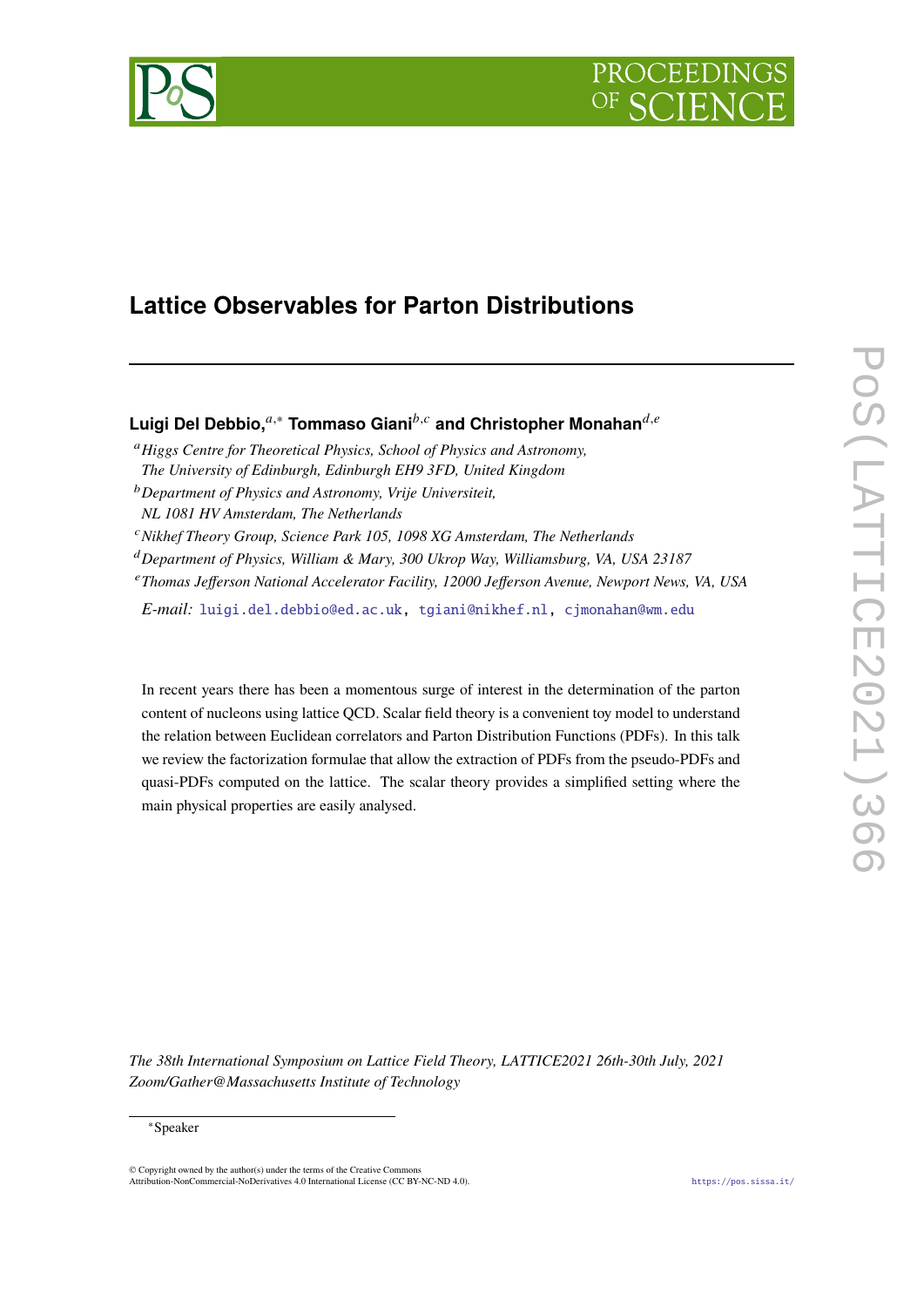#### **1. Introduction**

Following the seminal work in Ref. [\[1\]](#page-5-0), there has been increasing interest in understanding the structure of nucleons from first-principle simulations of lattice QCD. Parton Distribution Functions (PDFs) are defined starting from the Fourier transform of a fermion bilinear along the light-cone,

<span id="page-1-0"></span>
$$
f(x) = \int \frac{d\xi^-}{4\pi} e^{-ixP^+\xi^-} \langle P|\overline{\psi}(\xi^-)\gamma^+U(\xi^-,0)\psi(0)|P\rangle, \qquad (1)
$$

where  $|P\rangle$  denotes a hadronic state with momentum  $P^{\mu} = (P^0, 0, 0, P^z)$  and  $U(\xi^-, 0)$  is a Wilson line connecting  $\xi^-$  to the origin, which ensures the gauge invariance of the bilocal operator. We use light-cone coordinates, so that  $P^+ = \frac{P^0 + P^z}{2}$  $\frac{+P^z}{2}, \xi^- = \frac{\xi^0 - \xi^z}{2}$  $\frac{-\xi^2}{2}$  and  $\gamma^+$  is defined in an analogous manner. The physical PDF is obtained from Eq. [\(1\)](#page-1-0) after the operator is properly renormalized. As usual the renormalization programme requires that a particular scheme is specified and it has become conventional to use PDFs defined in the  $\overline{\text{MS}}$  for phenomenology. We will discuss the issues related to the renormalization of the bilinears in detail below in the context of the scalar toy model.

Lattice QCD relies on the Euclidean formulation of field theories and therefore does not allow us to access the values of the correlators above along the light-cone. Following the prescription in Ref. [\[1\]](#page-5-0), the observables that are obtained by Monte Carlo simulations are computed at space-like separations. In this talk we will review the definition of quasi-PDFs [\[1\]](#page-5-0) and pseudo-PDFs [\[2\]](#page-5-1), the Euclidean observables computed in lattice QCD, their renormalization and their relation to PDFs. Following early work by Collins [\[3\]](#page-5-2), we are going to study these issues at one-loop in perturbation theory in scalar field theory, where all the relevant features can be studied while avoiding the complications of computing in QCD. The toy model allows us to highlight the important points without being bogged down in the technical details. The results summarised in this talk have been presented in Ref. [\[4\]](#page-5-3), while we refer to the review talk at this Conference [\[5\]](#page-5-4) and references therein.

In the scalar field theory the PDFs are defined starting from the matrix element of a two-point correlator between 'hadronic' states,

<span id="page-1-1"></span>
$$
\mathcal{M}\left(\nu, z^2\right) = \langle P|\phi(z)\phi(0)|P\rangle\,,\tag{2}
$$

where the hadronic state with momentum P is denoted by  $|P\rangle$ , and z is a space-time coordinate in Minkowski space. Note that because of the invariance under Lorentz transformations of the continuum theory, the matrix element can only depend on the Lorentz-invariant variables  $v =$  $p \cdot z$ , which is usually referred to as 'Ioffe time', and  $z^2$ . The Ioffe-time distribution and pseudo distributions are obtained by computing the matrix element in Eq. [\(2\)](#page-1-1) along the light-cone, choosing e.g.  $z^{\mu} = (0, z_-, 0_+)$ , and a spatial direction,  $z^{\mu} = (0, 0, 0, z_3)$ , respectively. <sup>[1](#page-1-2)</sup> Taking the Fourier transform along a light-cone direction yields the light-cone PDFs, as in the QCD case shown in Eq. [\(1\)](#page-1-0),

$$
f(x) = \int \frac{dz^-}{4\pi} e^{-ixP^+z^-} \langle P|\phi(z^-)\psi(0)|P\rangle.
$$
 (3)

Note that in the scalar theory there is no need for the Wilson line and there is no spin structure, which simplifies the perturbative calculation while retaining all the important ingredients. Finally,

<span id="page-1-2"></span><sup>&</sup>lt;sup>1</sup>Note that we have used light-code coordinates to specify  $z$  in the first case, while using the usual Cartesian axes for the second one.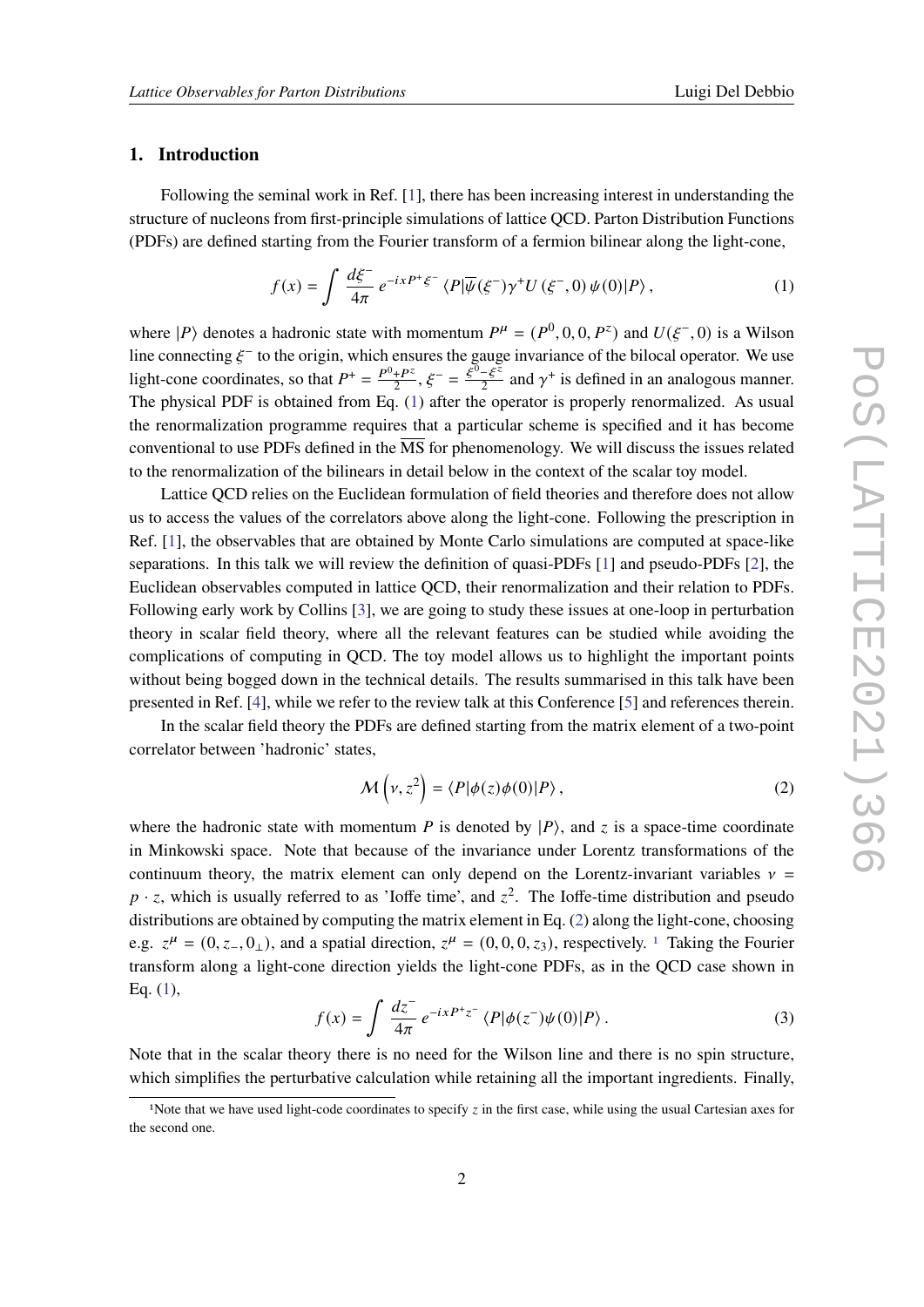the quasi-PDFs are defined by taking the Fourier transform along one spatial direction,

$$
q(x) = \int \frac{dz^3}{4\pi} e^{-ixP^3z^3} \langle P|\phi(z^3)\psi(0)|P\rangle.
$$
 (4)

The main purpose of this note is to elucidate the relations between these different quantities.

#### **2. Renormalization**

As discussed above, the basic building block is the matrix element

$$
\widehat{\mathcal{M}}\left(\nu, z^2\right) = \langle p|\phi(z)\phi(0)|p\rangle. \tag{5}
$$

<span id="page-2-0"></span>For the perturbative calculation we consider the partonic matrix element, denoted by the 'hat', and computed between one-particle partonic states  $|p\rangle$ , The tree-level and one-loop contributions are shown in Fig.  $(1)$ .



Figure 1: Tree-level, (a), and one-loop, (b) and (c), contributions to the partonic matrix element.

The tree-level contribution is readily evaluated to yield

<span id="page-2-2"></span><span id="page-2-1"></span>
$$
\hat{\mathcal{M}}^{(0)} = \exp(-i\nu) \tag{6}
$$

The one-loop contributions can be expressed in terms of  $\hat{\mathcal{M}}^{(0)}$ :

$$
\widehat{\mathcal{M}}_b \left( \nu, z^2 \right) = \frac{\alpha}{6} \left( \frac{1}{\epsilon} + \log \frac{m^2}{\mu^2} + b \right) \widehat{\mathcal{M}}^{(0)} \left( \nu, 0 \right) , \tag{7}
$$

$$
\widehat{\mathcal{M}}_c\left(\nu,z^2\right) \propto \int_0^1 d\xi \left(1-\xi\right) K(z^2, M^2) \widehat{\mathcal{M}}^{(0)}\left(\xi\nu,0\right) ,\tag{8}
$$

$$
K(z^2, M^2) = \frac{1}{(4\pi)^{D/2}} \int_0^\infty \frac{dT}{T} T^{3-D/2} e^{-T M^2} e^{-z_E^2/(4T)}, \qquad (9)
$$

$$
z_E^2 = -z^2, \quad M^2 = m^2 \left( 1 - \xi + \xi^2 \right). \tag{10}
$$

The contribution from  $\widehat{\mathcal{M}}_b$  is the usual multiplicative renormalization of the field  $\phi$ .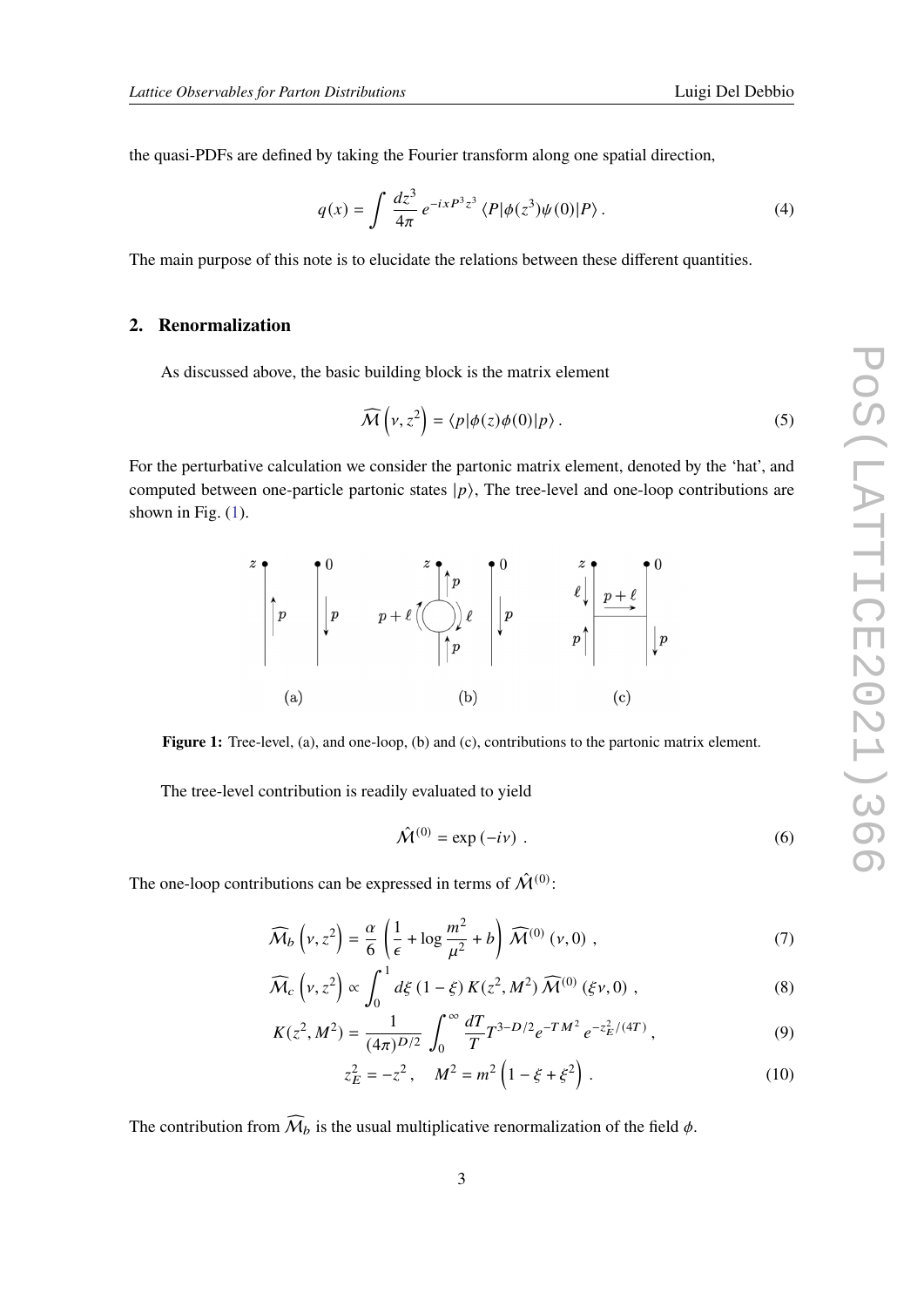**On the light-cone** More interestingly,  $\widehat{M}_c$  has a divergent kernel  $K(0, M^2)$  on the light-cone. It is clear from the explicit expression in Eq. [\(8\)](#page-2-1) that  $\widehat{M}(v, z^2)$  is renormalized by convolution with a kernel. Specifically, in the  $\overline{MS}$  scheme,

$$
\widehat{\mathcal{M}}_{R}\left(\nu,\mu^{2}\right) = \int_{0}^{1} dy \, \mathcal{K}_{R}\left(y\right) \widehat{\mathcal{M}}\left(y\nu,0\right) ,\tag{11}
$$

with the renormalization kernel:

<span id="page-3-0"></span>
$$
\mathcal{K}_{R}(y) = \left[1 - \frac{\alpha}{6} \frac{1}{\epsilon}\right] \delta \left(1 - y\right) - \alpha \frac{1}{\epsilon} \left(1 - y\right) \,. \tag{12}
$$

The renormalized light-cone matrix element can be written as

$$
\widehat{\mathcal{M}}_{R}\left(v;\mu^{2}\right) = \left[1 + \frac{\alpha}{6}\left(\log\frac{m^{2}}{\mu^{2}} + b\right)\right]\widehat{\mathcal{M}}^{(0)}\left(v,0\right) + \alpha \int_{0}^{1} dx \left(1 - x\right) \log\frac{\mu^{2}}{m^{2}\left(1 - x + x^{2}\right)}\widehat{\mathcal{M}}^{(0)}\left(xv,0\right).
$$
\n(13)

Note that the expression is finite and depends on the scale  $\mu^2$  that appears naturally in the process of renormalizing the matrix element. We have therefore added an explicit dependence on  $\mu^2$  in the arguments of  $\widehat{M}_R$ . At the same time we have also removed the dependence on  $z^2$  since this is constant and equal to zero on the light-cone.

**Spatial separation** The case where  $\zeta$  is a space-like vector is simpler, since the non-vanishing value of  $z^2$  provides a regulator for the kernel in Eq. [\(9\)](#page-2-2), which becomes a Bessel function:

$$
K\left(-z_3^2, M^2\right) = \frac{1}{(4\pi)^3} \int_0^\infty \frac{dT}{T} e^{-TM^2} e^{-\frac{z_3^2}{4T}} = \frac{1}{(4\pi)^3} 2K_0\left(Mz_3\right) ,\qquad (14)
$$

so that the renormalized space-like correlator is given by

<span id="page-3-1"></span>
$$
\widehat{M}_R \left( \nu, z_3^2; \mu^2 \right) = \left[ 1 + \frac{\alpha}{6} \left( \log \frac{m^2}{\mu^2} + b \right) \right] \widehat{M}^{(0)} (\nu, 0)
$$
  
+  $\alpha \int_0^1 dx (1 - x) 2K_0 (Mz_3) \widehat{M}^{(0)} (x\nu, 0)$ . (15)

#### **3. Factorization**

The expressions for the renormalized correlators are the starting point to derive factorization theorems for the pseudo-PDFs. Analogous results for the quasi-PDFs are obtained by taking the Fourier transform of the space-like correlators to momentum space.

**Position space** Combining Eqs. [\(13\)](#page-3-0) and [\(15\)](#page-3-1), we obtain a relation between the light-cone and the spatial renormalized matrix elements. As we already mentioned in the Introduction, the renormalized light-cone matrix element is related to the light-cone PDFs; inverting the Fourier transform

$$
\widehat{\mathcal{M}}_{R}\left(\nu,\mu^{2}\right) = \int_{-1}^{1} d\xi \, e^{i\xi\nu} \widehat{f}_{R}\left(\xi,\mu^{2}\right),\tag{16}
$$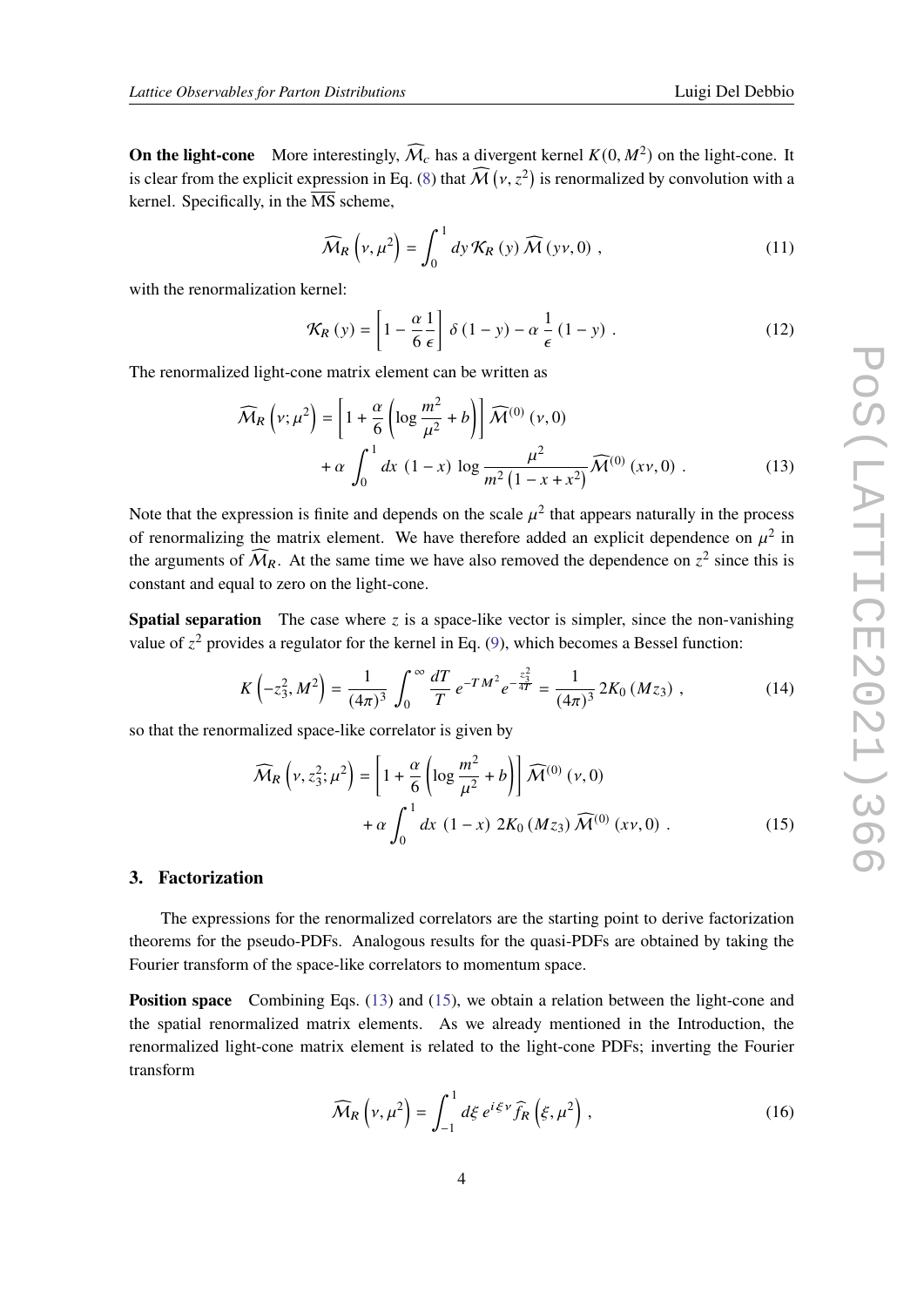we obtain for the space-like correlator

$$
\widehat{\mathcal{M}}_{R}\left(\nu,-z_{3}^{2};\mu^{2}\right)=\int_{-1}^{1}d\xi\,\tilde{C}\left(\xi\nu,mz_{3},\frac{\mu^{2}}{m^{2}}\right)\hat{f}_{R}\left(\xi,\mu^{2}\right). \tag{17}
$$

The detailed expression for  $\tilde{C}$  ( $\xi v$ ,  $mz_3$ ,  $\frac{\mu^2}{m^2}$  $\left(\frac{\mu^2}{m^2}\right)$  can be worked out from the equations above, but its detailed form is not so important. What is important, though, is that  $C$  contains IR divergences when the scalar field becomes massless. In order to have a proper factorization theorem, we want the coefficient function  $\tilde{C}$  to be IR safe. This is achieved in the limit  $Mz^3 \ll 1$ , where we have

<span id="page-4-0"></span>
$$
\widehat{\mathcal{M}}_{R}\left(\nu, -z_{3}^{2}; \,\mu^{2}\right) = \int_{-1}^{1} d\xi \,\tilde{C}\left(\xi\nu, \mu^{2}z_{3}^{2}\right) \hat{f}_{R}\left(\xi, \mu^{2}\right) + O(m^{2}z_{3}^{2})\,,\tag{18}
$$

$$
\tilde{C}\left(\xi\nu,\mu^2z_3^2\right) = e^{i\xi\nu} - \alpha \int_0^1 dx \,\left(1-x\right) \log\left(\mu^2z_3^2 \frac{e^{2\gamma_E}}{4}\right) e^{ix\xi\nu} \,. \tag{19}
$$

Expanding the Bessel function in this limit, cancels exactly the logarithmic divergence in the renormalized expression for  $\widehat{M}_R(v;\mu^2)$ , and yields a factorization formula, Eq. [\(18\)](#page-4-0), akin to the one that relates the Deep Inelastic Scattering (DIS) structure functions to the PDFs. Three interesting observations are in order:

- the Wilson coefficient  $\tilde{C}$  ( $\xi v, \mu^2 z_3^2$ ) is IR finite;
- there are power corrections to the factorization formula: in the case of position-space observables the corrections are ordered in powers of  $z<sub>3</sub>$ , i.e. the corrections to the factorized expression are larger at larger distances;
- the dependence on  $z^2$  only appears at  $O(\alpha)$ , this is Bjorken scaling in position space.

**Momentum space** Analogous factorization formulae are obtained for the quasi-PDF by performing the Fourier transform

<span id="page-4-2"></span><span id="page-4-1"></span>
$$
q_R\left(y,\mu^2,P_3^2\right) = \frac{P_3}{2\pi} \int_{-\infty}^{\infty} dz_3 \, e^{-iyP_3z_3} \widehat{M}_R\left(P_3z_3,-z_3^2\right) \,,\tag{20}
$$

and expanding the for small values of  $M^2/(\xi^2 P_3^2)$ . Once again the mass dependence cancels and the resulting Wilson coefficient is IR finite:

$$
q_R\left(y,\mu^2,P_3^2\right) = \int_{-1}^1 \frac{d\xi}{|\xi|} C\left(\frac{y}{\xi},\frac{m^2}{\xi^2 P_3^2},\frac{\mu^2}{m^2}\right) f_R\left(\xi,\mu^2\right)
$$
\n
$$
\lim_{\substack{M^2\\ \xi^2 P_3^2 \to 0}} C\left(\eta,\frac{M^2}{\xi^2 P_3^2},\frac{\mu^2}{M^2}\right) = C\left(\eta,\frac{\mu^2}{\xi^2 P_3^2}\right) =
$$
\n
$$
= \delta\left(1-\eta\right) + \alpha \begin{cases} \left(1-\eta\right)\log\frac{\eta}{\eta-1} + 1\\ \left(1-\eta\right)\log\left[4\eta\left(1-\eta\right)\frac{\xi^2 P_3^2}{\mu^2}\right] + 2\eta - 1\\ -\left(1-\eta\right)\log\frac{\eta}{\eta-1} - 1 \end{cases}
$$
\n(22)